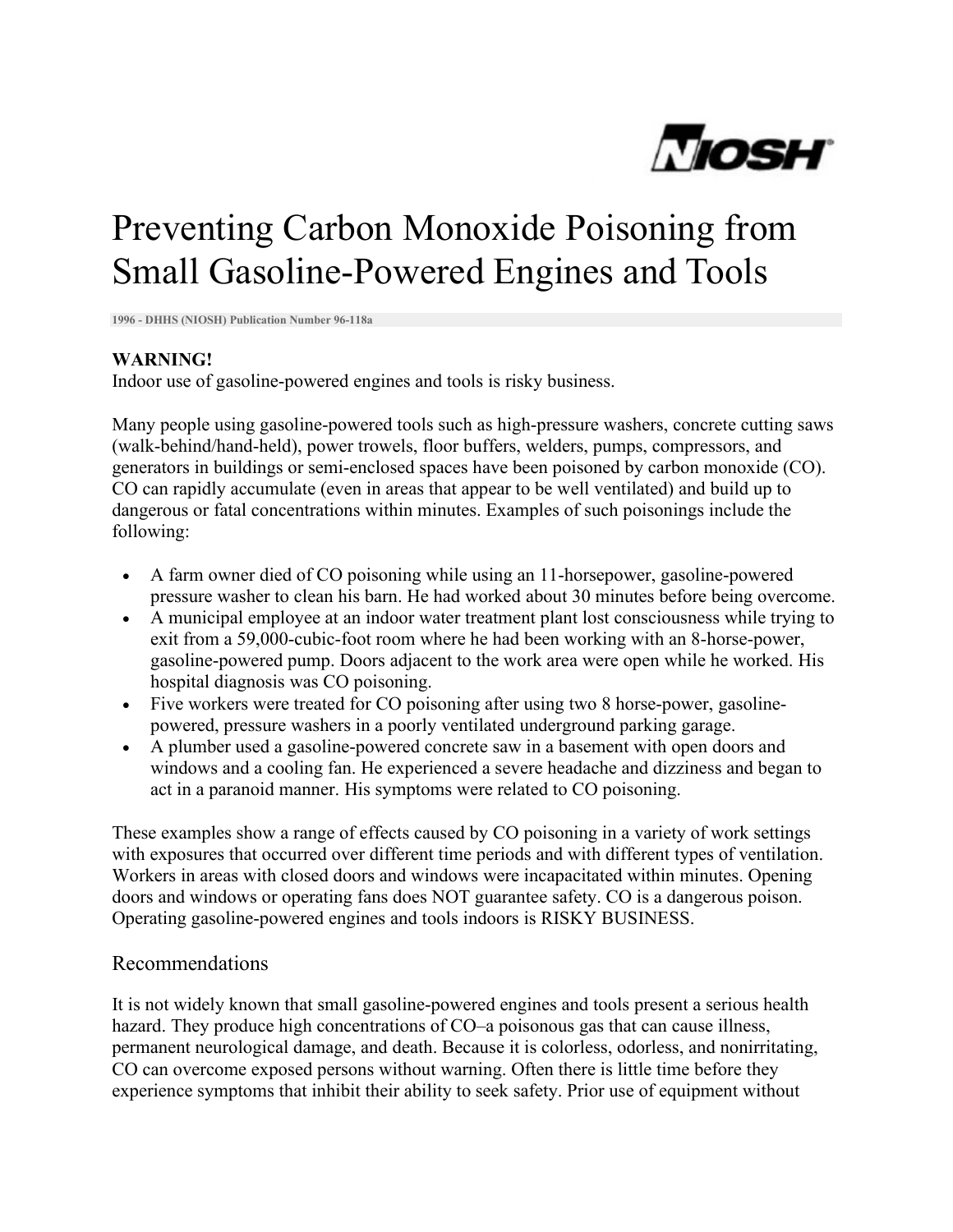incident has sometimes given users a false sense of safety; such users have been poisoned on subsequent occasions. Recommendations for preventing CO poisoning are provided below for employers, equipment users, tool rental agencies, and tool manufacturers.

All Employers and Equipment Users Should:

• NOT allow the use of or operate gasoline-powered engines or tools inside buildings or in partially enclosed areas unless gasoline engines can be located outside away from air intakes. Use of gasoline-powered tools indoors where CO from the engine can accumulate can be fatal.

An exception to this rule might be an emergency rescue situation in which other options are not available–and then only when equipment operators, assisting personnel, and the victim are provided with supplied-air respirators.

- Learn to recognize the symptoms and signs of CO overexposure: headache, nausea, weakness, dizziness, visual disturbances, changes in personality, and loss of consciousness. Any of these symptoms and signs can occur within minutes of usage.
- Always place the pump and power unit of high-pressure washers outdoors and away from air intakes so that engine exhaust is not drawn indoors where the work is being done. Run only the high-pressure wash line inside.
- Consider the use of tools powered by electricity or compressed air if they are available and can be used safely. For example, electric-powered tools present an electrocution hazard and require specific precautions for safety.
- If compressed air is used, place the gasoline-powered compressor outdoors and away from air intakes so that engine exhaust is not drawn indoors where the work is being done.
- Use personal CO monitors where potential sources of CO exist. These monitors should be equipped with audible alarms to warn workers when CO concentrations are too high.

Employers Should Also:

- Conduct a workplace survey to identify all potential sources of CO exposure.
- Educate workers about the sources and conditions that may result in CO poisoning as well as the symptoms and control of CO exposure.
- Always substitute less hazardous equipment if possible. Use equipment that allows for the placement of gasoline-powered engines outdoors at a safe distance from air entering the building.
- Monitor employee CO exposure to determine the extent of the hazard.

Equipment Users Should Also:

- Substitute less hazardous equipment whenever possible. Use electric tools or tools with engines that are separate from the tool and can be located outside and away from air intakes.
- Learn to recognize the warning symptoms of CO poisoning.